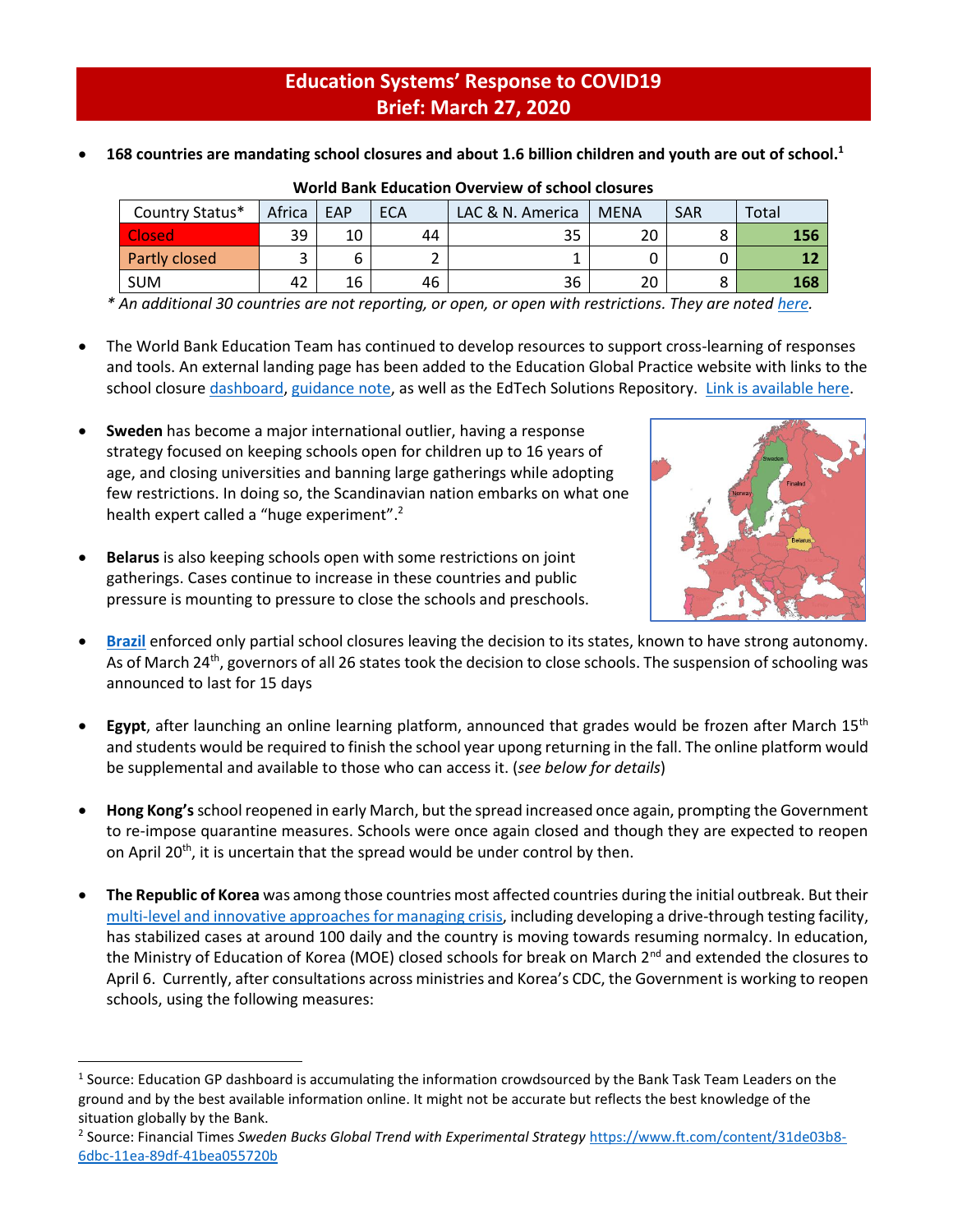- 1. **Formation of a "New Semester Preparation Committee"** formed by MOE and sub national offices of education, and additional financial support (US\$233 million) to allow schools to respond to Covid-19.
- 2. **Adjustment of school year calendar and mode of teaching.** This includes revisiting of schedules, and postponement of student assessment till after reopening schools, and opening schools online.
- 3. **Safety Protocol for the Reopening**, including measures for social distancing in and out of schools, quarantine guidelines for schools (which comprise the identification of suspected cases in advance, designating a focal point in each school, and hygiene and sanitation measures to be applied before opening schools), and disaster response training.
- In **China,** half of provinces have announced planned dates for school reopening. The Ministry of Education (MOE) provided provinces with general guidance (see Education brief March 20th). Those have started schools have launched the spring the spring semester or have taken the following approaches:
	- Re-adjust school calendar to make up for lost face-to-face instruction time (Shandong, Sichuan, Shaanxi, Hunan, Guangdong provinces).

## **Brief Highlight**

## *How high-stakes examinations and assessments are being addressed*

Among the current global cohort of secondary school children, **about 85 million are expected to exit senior secondary school this year**. More students are also expecting to sit for other high stakes examinations at the earlier grades (e.g. entry to junior secondary and senior secondary). **Pressure is thus mounting from parents** and students whose school closures have already or are planned to interfere with these end of year milestones. Concern about standard examinations, grades, and completion are growing louder and Governments are working to addressing them, as well as develop mitigation plans for national and international large-scale assessments like PISA 2021.

Given the importance of these examinations, countries are exploring several approaches considering school closures:

(a) delay the school closures till after examinations are completed (Nepal);

(b) shorten length and change methodology of the exam to enable its administration online (USA);

(c) cancel examinations for the current school year (UK); (d) arranging for highly controlled sites for examinations (Egypt, Russia); or

(e) delay decisions until more information is available on length of closures (most other countries).

Each of the measures noted above has implications on the overall system, particularly for those transitioning to higher education institutions that are within country or outside. Such an approach will require the whole

- Assess students upon their return to schools (Inner Mongolia Autonomous Region)
- Make individualized plans for students with disadvantaged backgrounds (Sichuan and Hainan provinces).

government work.

• **Japan** began dealing with the COVID19 crisis earlier than most countries and has moved onto a recovery stage. Namely, on Feb 28th, the Japanese government stopped normal teaching practices. 99% of schools followed the government's request, but many (64%) continued to open their grounds or buildingsto keep some students during and/or after normal school hours, depending on the specific needs of households. On March 24th, the government announced [guidelines](https://www.mext.go.jp/a_menu/coronavirus/index_00007.html) for schools to resume from the new school year (early April), given the heightened awareness/knowledge of the population in coping with COVID19. The Ministry of Education, Culture, Sports, Science and Technology (MEXT) has a [centralized website](https://www.mext.go.jp/a_menu/coronavirus/index.html) that synthesizes all information related to COVID19 response, including synthesis of diverse coping strategies that schools have undertaken. This includes useful (and regularly updated[\) PPT](https://www.mext.go.jp/content/20200319-mxt_kouhou02-000004520_1.pdf) that outlines the latest info on policies and school/communitybased coping strategies for local policy-makers, teachers and parents. Each school districts and schools have employed different coping strategies. While many of them are ICT-based distance learning (e.g., online-class delivery, video-conferences, groupware-based instructions), there are also many initiatives that maximize the usage of school grounds and facilities in a safe and healthy manner (e.g., promoting sports and individualized studies). I believe this is only possible since most teachers in Japan still go to school and work.